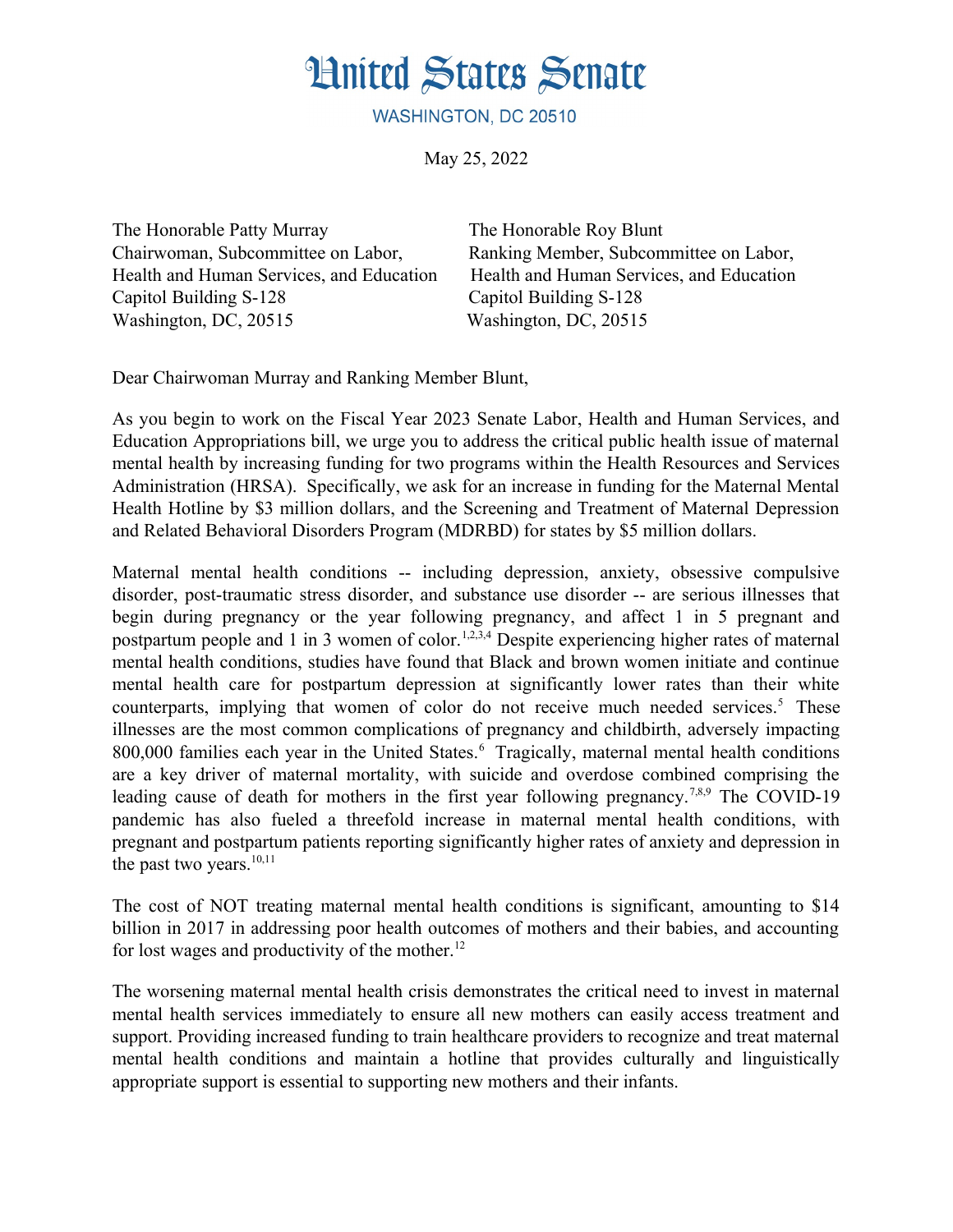Therefore, we urge you to include the following language:

*Screening and Treatment for Maternal Depression and Related Disorders State Grants. -- The Committee provides \$11,500,000 for the Screening and Treatment of Maternal Depression and Related Behavioral Disorders Program (MDRBD), an increase of \$5,000,000 above the fiscal year 2022 enacted level. Suicide and overdose, driven by maternal mental health conditions (MMH), are the leading cause of maternal mortality in the first year following pregnancy. MMH conditions impact one in five pregnant or postpartum individuals, including as many as 1 in 3 pregnant and postpartum Black individuals. However, 75 percent of those impacted by MMH conditions go untreated. The COVID–19 pandemic has exacerbated the number of individuals experiencing MMH conditions, with pregnant and new mothers experiencing anxiety and depression at a three to four times higher rate than prior to the pandemic. MDRBD trains health care providers to screen, assess, and treat for MMH conditions and provide specialized psychiatric consultation to assist the providers. The Committee directs HRSA to make grants to establish new State programs and improve or maintain existing State programs, prioritizing states with high rates of adverse maternal health outcomes. Grants shall include culturally and linguistically appropriate approaches to assist in the reduction of maternal health inequities. The Committee recognizes the high need amongst States and directs MDRBD to provide technical assistance to non-grantee States.*

*Maternal Mental Health Hotline. —The Committee includes \$7,000,000, an increase of \$3,000,000 above the fiscal year 2022 level, to support a maternal mental health hotline. The COVID–19 pandemic has exacerbated maternal mental health conditions, with pregnant and new mothers experiencing anxiety and depression at a three to four times higher rate than prior to the pandemic. The hotline shall provide 24 hours a day voice and text support that is culturally and linguistically appropriate. Funds provided shall also be used to raise public awareness about maternal mental health issues and the hotline.*

We thank you for your ongoing attention to issues of maternal health in our country, and especially for addressing maternal mental health conditions. New mothers need support: they are the heart and soul of the family. When a mother thrives, so does her baby, her family, and her community. With more and more new mothers struggling with maternal mental conditions across the country, bolstering our existing infrastructure will be critical to ensuring mothers and their babies lead healthy and happy lives.

Sincerely,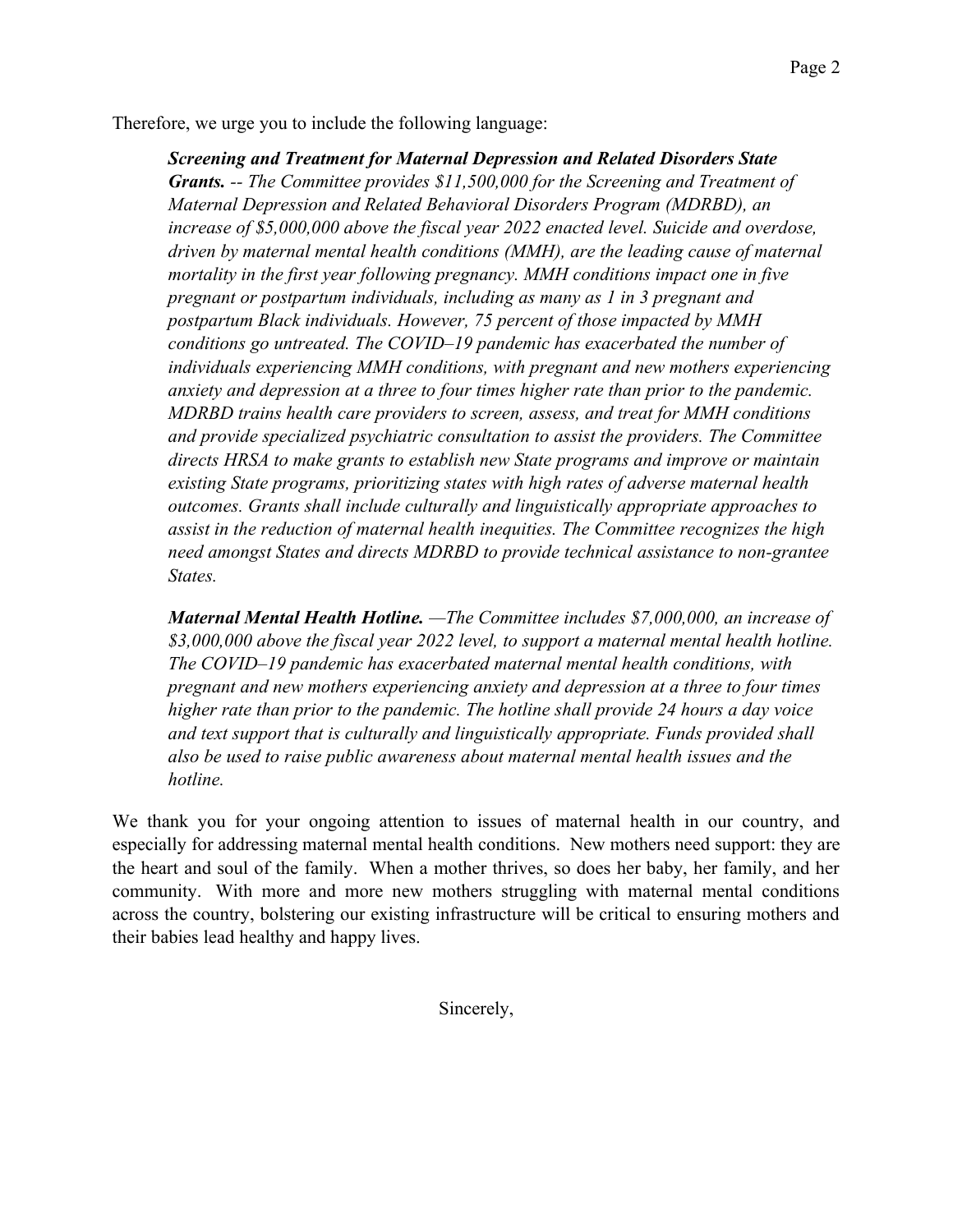Kirt

Kirsten Gillibrand United States Senator

ire

Tina Smith United States Senator

terow

Debbie Stabenow United States Senator

Clward J. Markey

United States Senator

Tammy Ovekwatt

Tamm<sup>y</sup> Duckworth United States Senator

Richard Blumenthal United States Senator

Maggie Hassan

United States Senator

Shirred Brown

Sherrod Brown United States Senator

Tammy Baldwin United States Senator

Chris Van Hollen United States Senator